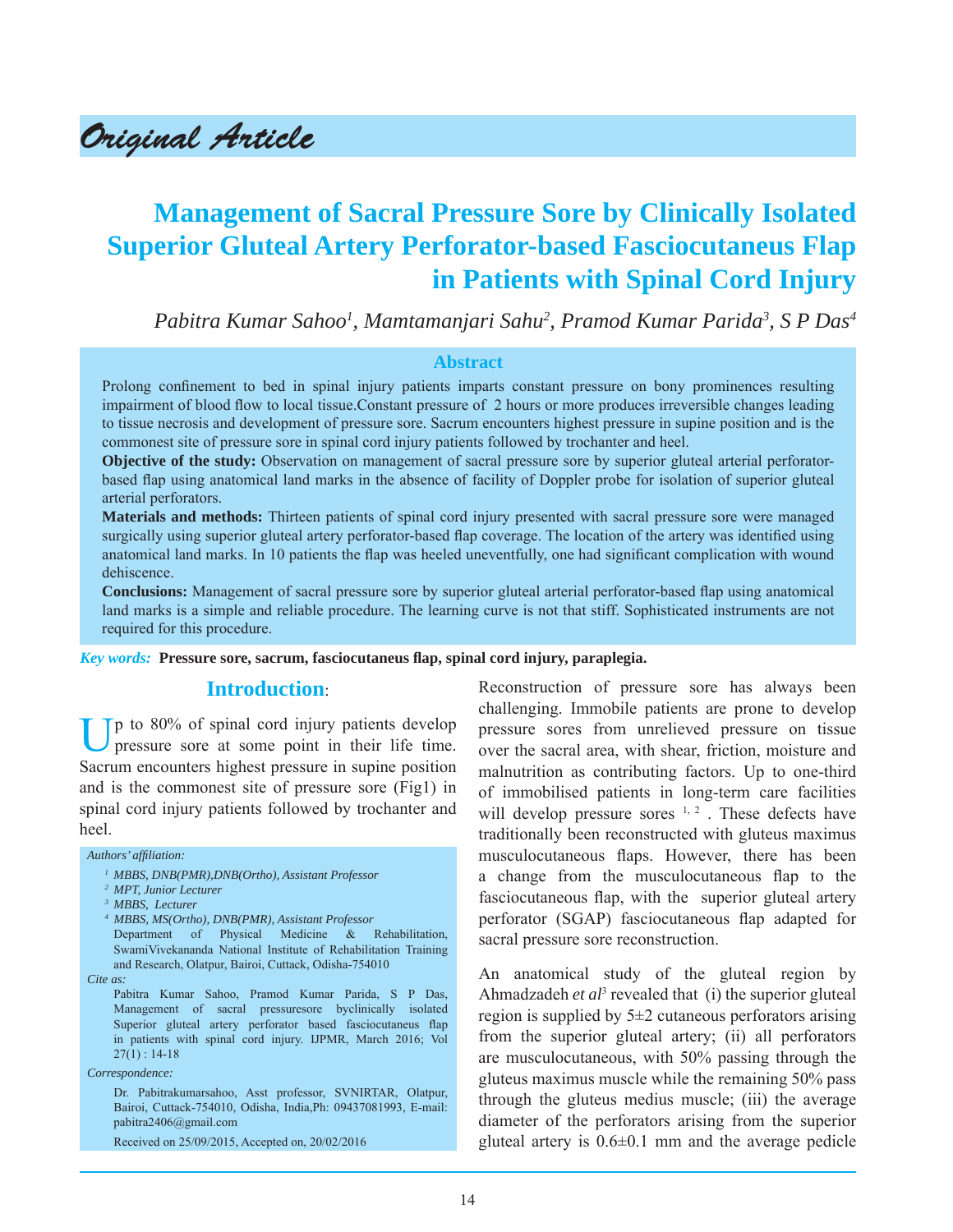length from the deep fascia is  $23\pm11$  mm; and (iv) the average cutaneous vascular territory for the superior gluteal artery is  $69 \pm 56$  cm<sup>2</sup> with each perforator supplying an area of  $21 \pm 8$  cm<sup>2</sup>. The superior gluteal artery perforating vessels are vertically orientated, travelling directly to the superficial tissue up through the muscle. Generally laterally placed perforators are preferred, as they yield a longer vascular pedicle after dissection of the perforator and its main source.

### **Materials and Methods:**

All the patients with spinal cord injury admitted to Physical medicine and Rehabilitation Department of SVNIRTAR from January 2012 to December 2014 were evaluated for presence of sacral pressure sore. Out of 53 patients presenting with pressure sore over different pressure bearing areas,13 patients with stage 4 sacral pressure sore were included for the study; 11 were male and 2 female (Chart I) with average age 45.3 years (range  $32 - 58$  years). Eight patients were paraplegic and 5 were quadriplegic (Chart II), 9 had incomplete lesion , 4 had complete lesion (Chart III) and all were non-ambulatory patients; 11 patients with spinal cord injury had traumatic origin and 2 cases were Potts' paraplegia. Primary debridement of the ulcers and regular dressing were done till the wound bed appears healthy. There were no features of healing in primary intention. All these 13 cases were planned for pressure sore coverage with superior gluteal artery perforator based fasciocutaneus flap.

As a part of pre-operative evaluation, x-ray pelvis with sacrum was done for all cases to look for bone involvement. Routine blood investigations including Hb, DC, TLC, ESR, CRP, HIV HbSAg and serum albumin was done for all the patients. Cases with hypoalbuninaenia (serum albumin <3.5g/ml) and anaemia were corrected pre-operatively. One unit of blood was kept reserve for surgery in all the cases.

As a prerequisite all the patients must be able to sleep in prone posture for a long period. For ensuring flap success and preventing recurrence, strict guidelines were followed like: (i) Strict pre-operative as well as postoperative control of medical conditions such as diabetes mellitus and hypertension. (ii) Good control over spasticity. (iii) Adequate intra-operative debridement of the sore with complete bursectomy. (iv) Maintaining a prone position for 2 weeks postoperatively. (v) Pre-operative and postoperative optimisation of nutrition.



**Chart I - Male to Fenake Ratio**







**Chart III - Nature of Lesion**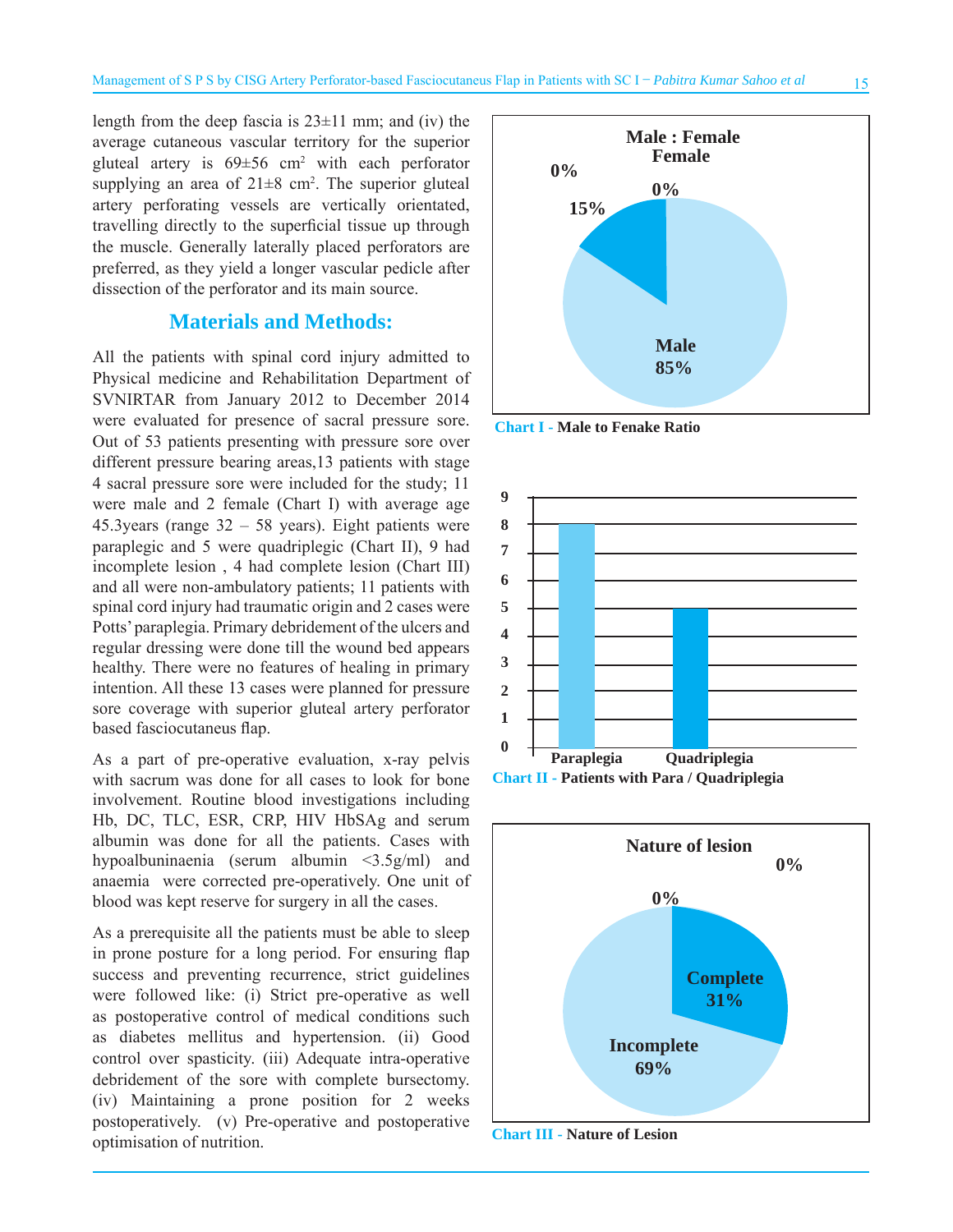Those patients having sacral sore with features of chronic osteomyelitis,urethral fistula, fecal soiling of pressure sore and patients with poor compliance are excluded from the study.

## **Surgical Procedure:**

The patient was placed in a prone position on the operating table. The site where the SGA enters the buttock is identified at the junction of the proximal and middle-thirds junction of a line connecting the posterior superior iliac spine (PSIS) to the apex of the greater trochanter of the femur corresponding to greater sciatic notch (Fig 2). A line is then drawn between the PSIS and the coccyx. The position of the piriformis is located by joining the middle of the PSIS-coccyx line to the superior edge of the greater trochanter. As the SGA supplies the suprapiriform portion of the gluteus maximus, perforators located cranial to the piriformis and lateral to the SGA exit point are the important perforators considered for designing the flap. The sacral sore was then thoroughly debrided with complete bursectomy( Fig 3). According to the resultant sacral defect, the superior gluteal artery perforator based flap was fashioned in an elliptical design of corresponding size (Fig 4).As per anatomical land marks superior gluteal arterial perforators were marked. The skin, subcutaneous tissue and deep fascia were incised at the superior border of the flap. Elevation was performed strictly in a subfascial plane. All cares were taken to avoid injury to major perforators. Good haemostasis was secured after the flap circulation was ensured. The flap was transposed into the sacral defect, taking care to avoid any twisting, kinking, compression or



undue tension on the pedicle (Fig 5). The donor site was closed primarily.Close suction drain was placed under the flap. Drain was removed on an average on 4th day. The patient was maintained in a prone position for 2 weeks after which suture removal and gradual mobilisation was allowed. Good control of spasticity being an essential factor to prevent tension over the flap. Postoperative therapy carried out by therapist to reduce spasticity and immobilisation related complications. All the patients were instructed to avoid sleeping in supine posture for 8 weeks.

### **Results:**

Out of 13 flaps 10 cases  $(77%)$  were heeled uneventfully without any major complications. One case of postoperative haematoma below the flap was encountered leading to wound dehiscence. (Fig 6) subsequently heeled with dressing. Superficial stitch abscess was marked in 2 cases (Chart IV) managed with antibiotics. No recurrence of a bedsore occurred after an average follow-up of 9 months (range 5 - 18 months).

### **Discussion:**

Looking towards morbidity of a spinal cord injury patient, conservative approach still remains the first line of management for pressure sores. Pressure relief, daily wound dressing, and optimising the patient's nutrition aim at prevention of infection and enhancing wound healing. Conservative treatment is mostly effective in stage 1 and 2 pressure sores. Stages 3 and 4, as well as failure of conservative treatment in treating stage 1 and 2 sores, require surgical management. Common options include primary closure, skin grafting, local random flaps, muscle flaps and the recently developed pedicled perforator flap.



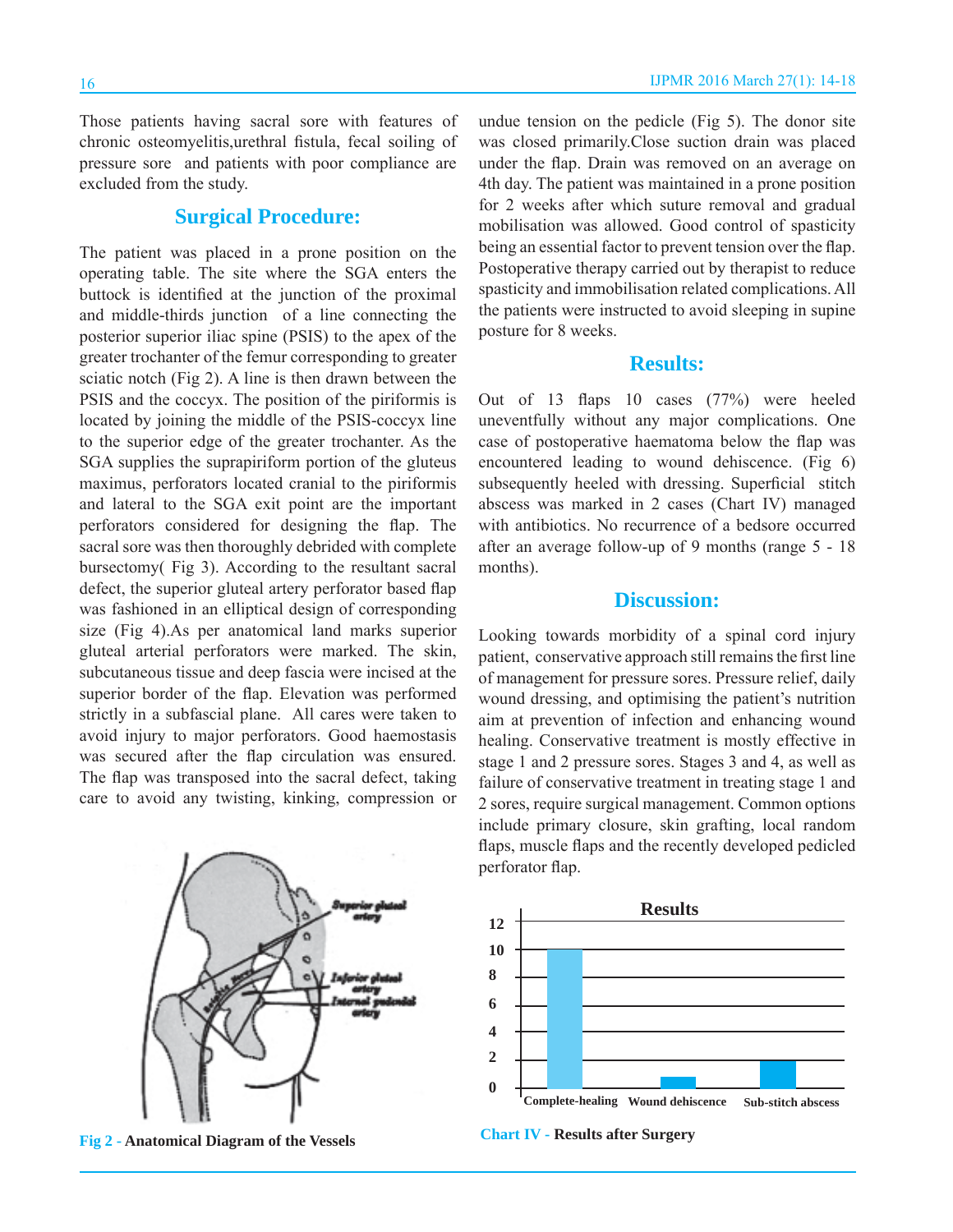

**Fig 1- The Commonest Site of Pressure Sore**



**Fig 3 - Sacral Sore Debridement**



**Fig 4 - Superior Gluteal Artery Perforator-based Flap**

Pressure sore cover with surgical management has always been a challenge, with the ideal operation still being sought. Davis in 1938,1st suggested replacing



**Fig 5 - FlapTransposed into Sacral Defect**



**Fig 6 - One Case of Postoperative Haematoma Leading to Wound Dehiscence**

the unstable scar of a healed pressure sore with a flap tissue.

The most commonly used method of sacral pressure sore reconstruction is the gluteus maximusmusculocutaneous flap, which has a good reliable vascularity and greatly reduces postoperative wound complication. However, taking out of a portion of gluteus maximus may cause gait disturbances in patients with expected ambulation in future. Modification to that procedure was made bye sliding gluteus maximus flap, whereby structural and functional integrity of the muscle was preserved<sup>4</sup>. Other disadvantages such as intra-operative blood loss and limitation of future reconstructive options in case of recurrence encouraged surgeons to try new methods of reconstruction, which marked the beginning of perforator based flap era. Koshima *et al*<sup>5</sup> 1st described the gluteal artery perforator flap based on parasacral perforators.

17